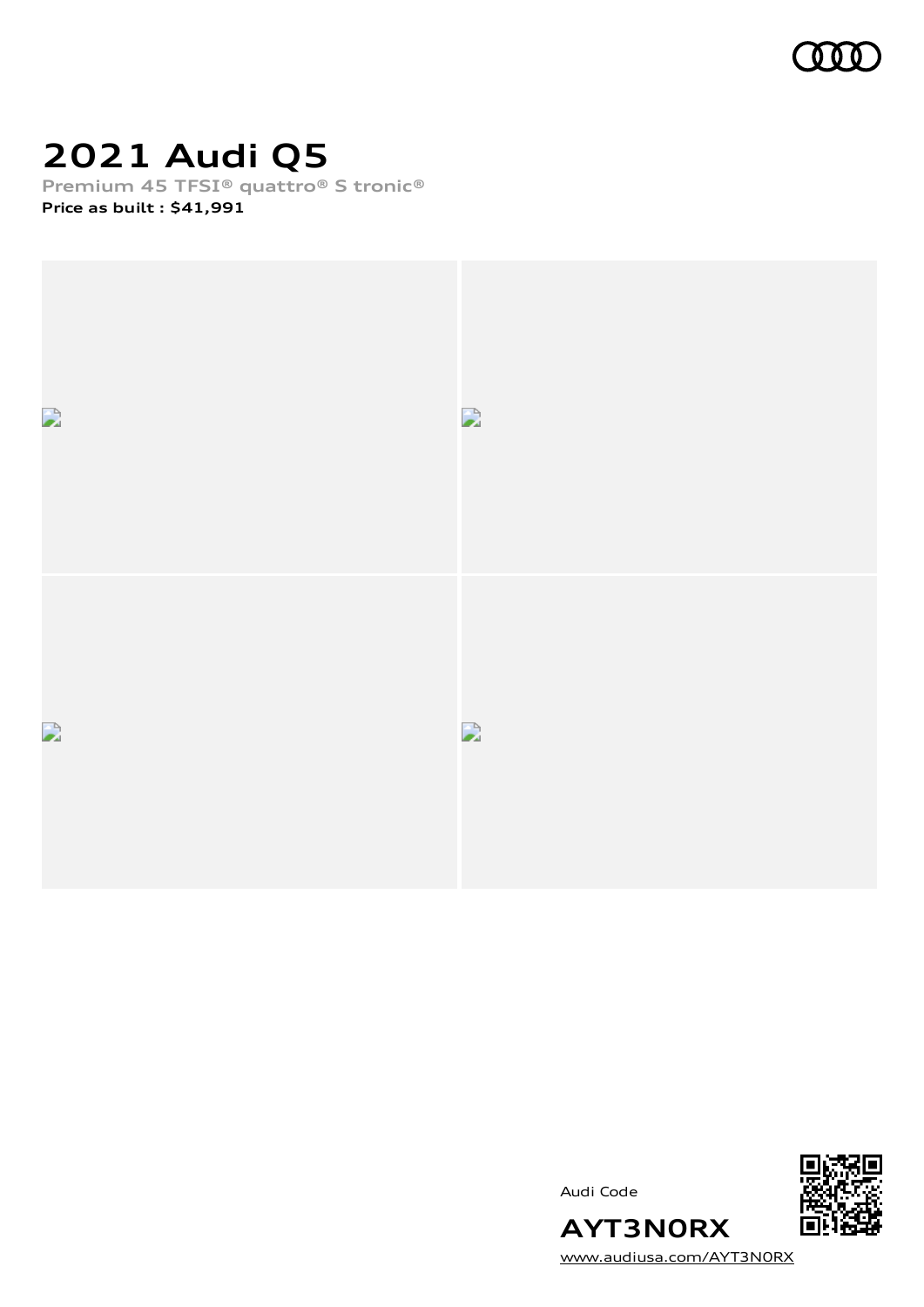# **Summary**

#### **Audi 2021 Audi Q5** Premium 45 TFSI® quattro® S tronic®

**Price as buil[t](#page-8-0)** \$41,991

#### **Exterior colour**

Brilliant Black

### $\overline{\phantom{a}}$

### **Further Information**

|                 | N٥           |
|-----------------|--------------|
| Mileage         | 13,975 miles |
| Type of vehicle | Used car     |

**Warranty**

#### **Interior colour**

| Seats     | Black with Rock Gray stitching |
|-----------|--------------------------------|
| Dashboard | Black                          |
| Carpet    | Black                          |
| Headliner | Gray                           |

#### **Audi Code** AYT3N0RX

**Your configuration on www.audiusa.com**

[www.audiusa.com/AYT3N0RX](https://www.audiusa.com/AYT3N0RX)

**Commission number** 8fd5f4f30a0e0971574e

### **Technical Specifications**

| Engine type                  | 2.0-liter four-cylinder                       |
|------------------------------|-----------------------------------------------|
| stroke                       | Displacement/Bore and 1,984/82.5 x 92.8 cc/mm |
| Max. output                  | 261 HP                                        |
| Torque                       | 273 lb-ft@rpm                                 |
| Top track speed              | 130 mph $1$                                   |
| Acceleration (0 - 60<br>mph) | 5.7 seconds                                   |
| Recommended fuel             | Premium                                       |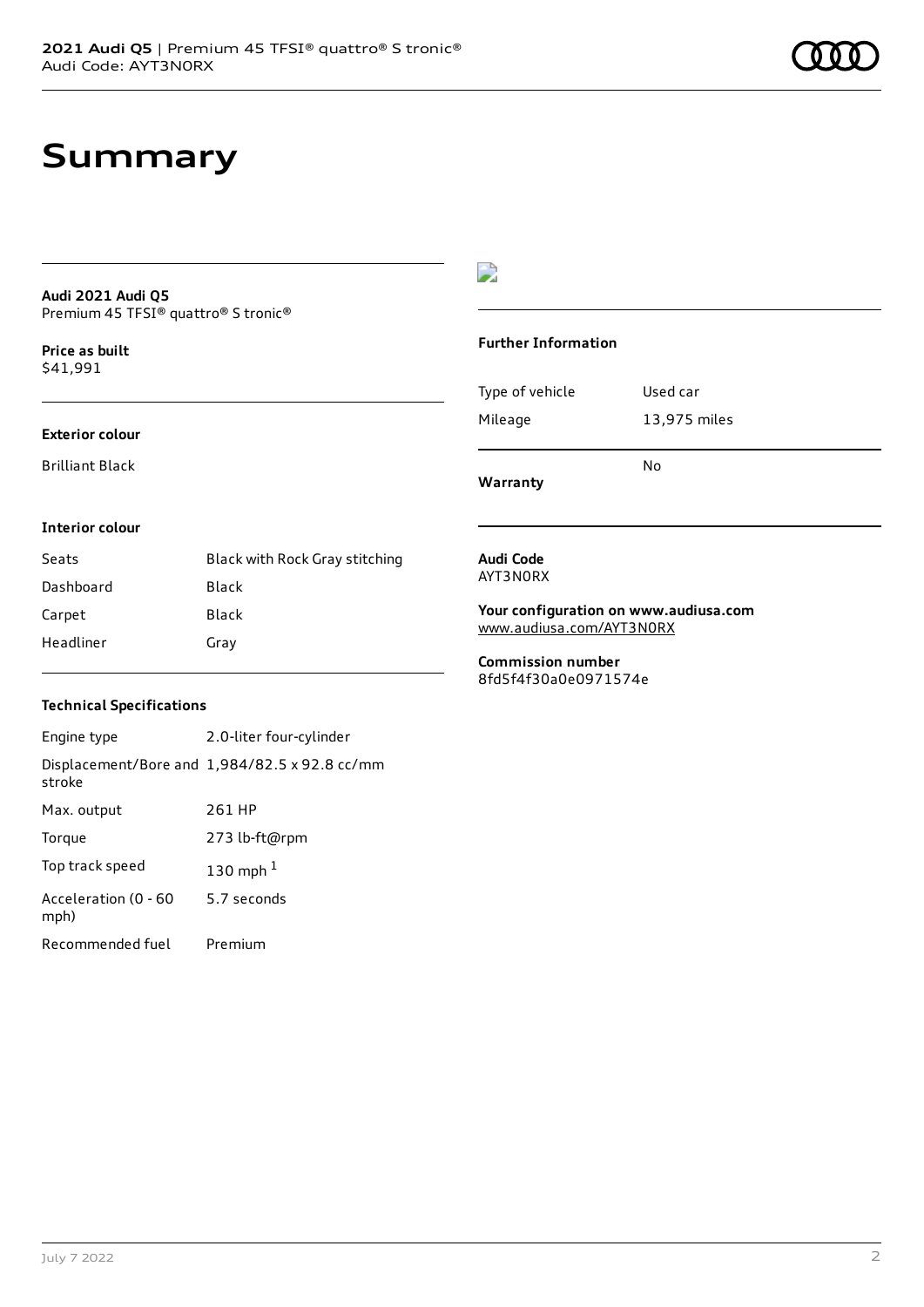# **Standard features**

### **Safety and Security**

| 4UB             | Driver and front passenger airbags                              |
|-----------------|-----------------------------------------------------------------|
| UH1             | Electromechanical parking brake                                 |
| 8T2             | Cruise control system                                           |
| VC2             | Garage door opener (Homelink®)                                  |
| 4H <sub>5</sub> | Electronic rear child door locks                                |
| OZ7             | Speed-sensitive electromechanical power<br>steering system      |
| 7K6             | Tire-pressure monitoring system                                 |
| 4X3             | Advanced Airbag Protection System                               |
| 418             | Remote keyless entry with push-button start                     |
| 3B7             | Lower Anchors and Tethers for Children<br>(LATCH) in rear seats |
|                 |                                                                 |

### **Exterior**

| 1D8   | Trailer hitch provision                           |
|-------|---------------------------------------------------|
| 6XD   | Power-adjustable, heated exterior side<br>mirrors |
| 1S1   | Tool kit and floor jack                           |
| 1 B A | Standard suspension                               |
| 3S1   | Aluminum roof rails                               |
| 511   | Tailgate roof spoiler                             |
| 8IT   | Full LED headlights with DRL signature            |
| HX2   | 235/60 R18 all-season tires                       |
| 8VM   | LED taillights with dynamic turn signal           |
| V]1   | Full paint finish                                 |
| 4KC   | Heat-insulating side and rear windows             |
| 47B   | Aluminum trim around exterior windows             |

### **Exterior**

41V 18" 5-arm-star design wheels with all-season tires

### **Interior**

| QE1             | Storage package                                                                            |
|-----------------|--------------------------------------------------------------------------------------------|
| 4M3             | Four beverage holders                                                                      |
| 7M1             | Aluminum front door sill inlays                                                            |
| 6N)             | Light cloth headliner                                                                      |
| <b>9AO</b>      | Three-zone automatic climate control<br>system                                             |
| 4L7             | Auto-dimming interior rear view mirror with<br>digital compass and Integrated Toll Module® |
| QQ1             | LED interior lighting package                                                              |
| 1XW             | Three-spoke multifunction steering wheel<br>with shift paddles                             |
| 6E3             | Front center armrest                                                                       |
| 7F <sub>9</sub> | Leather-wrapped gear selector                                                              |
| 4E7             | Power tailgate                                                                             |
| 5XF             | Driver and front-passenger extendable sun<br>visors with illuminated vanity mirrors        |
| 3NS             | Sliding, split folding 40/20/40 rear<br>seatbacks with adjustable recline                  |
| N1P             | Leather seat covers                                                                        |
| 4A3             | <b>Heated front seats</b>                                                                  |
| 5MP             | Brown Walnut Wood inlays                                                                   |
|                 |                                                                                            |

### **Infotainment and Driver Assistance**

| 6K9 | Audi pre sense <sup>®</sup> city |
|-----|----------------------------------|
| 2H1 | Audi drive select                |

### **(1/2)**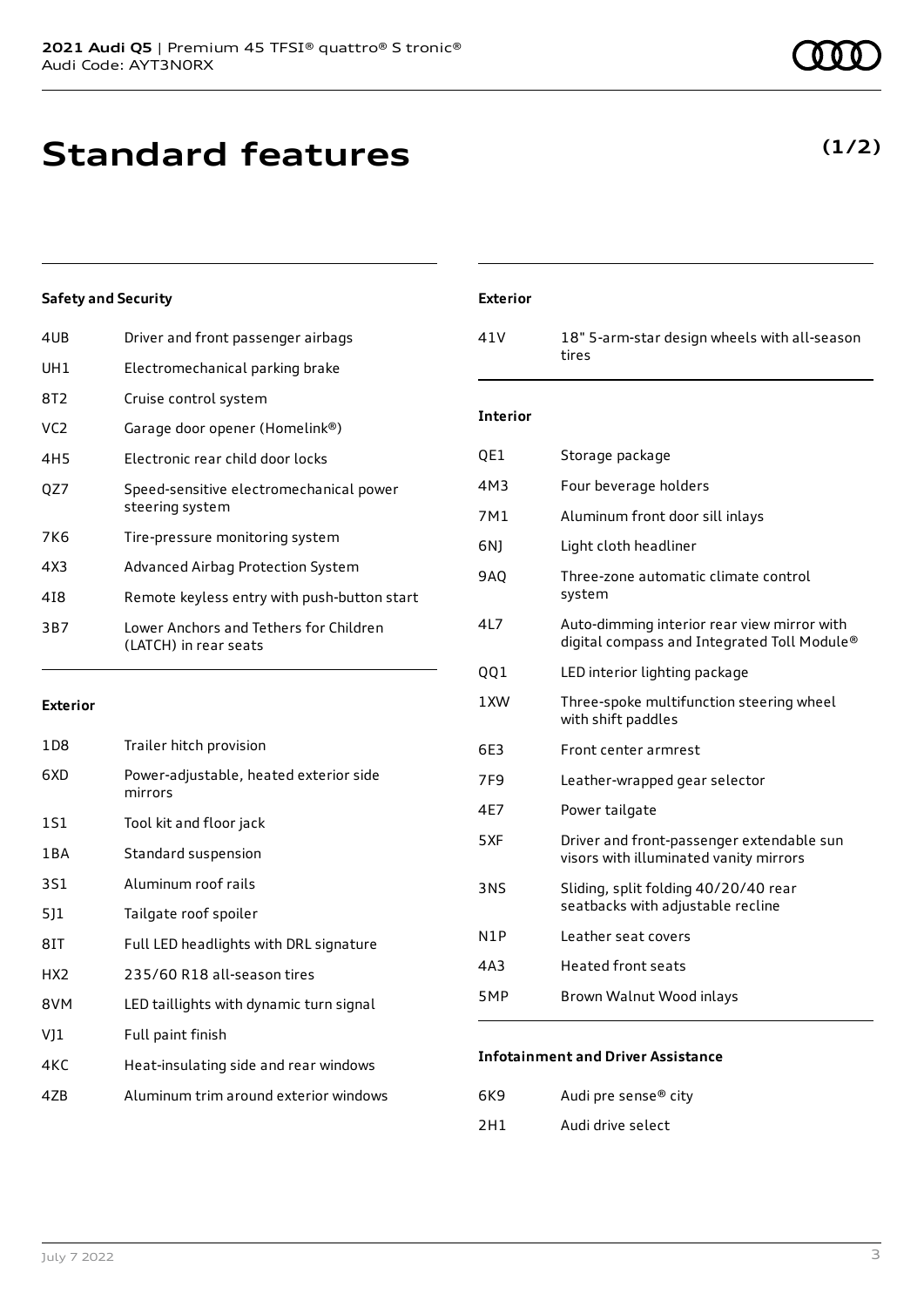### **(2/2)**

# **Standard features**

### **Infotainment and Driver Assistance**

IU1 Audi smartphone interface

- IW3 Audi connect® CARE assistance and security services (limited time subscription)
- 7X2 Parking system plus
- 7W3 Audi pre sense® basic and rear
- KA2 Rear view camera
- 8G1 High beam assist
- 9VD Audi sound system
- 9S7 7.0" color driver information system
- 7Y1 Audi side assist
- 6I3 Audi active lane assist
- 9ZX Preparation for mobile phone (Bluetooth®) with streaming audio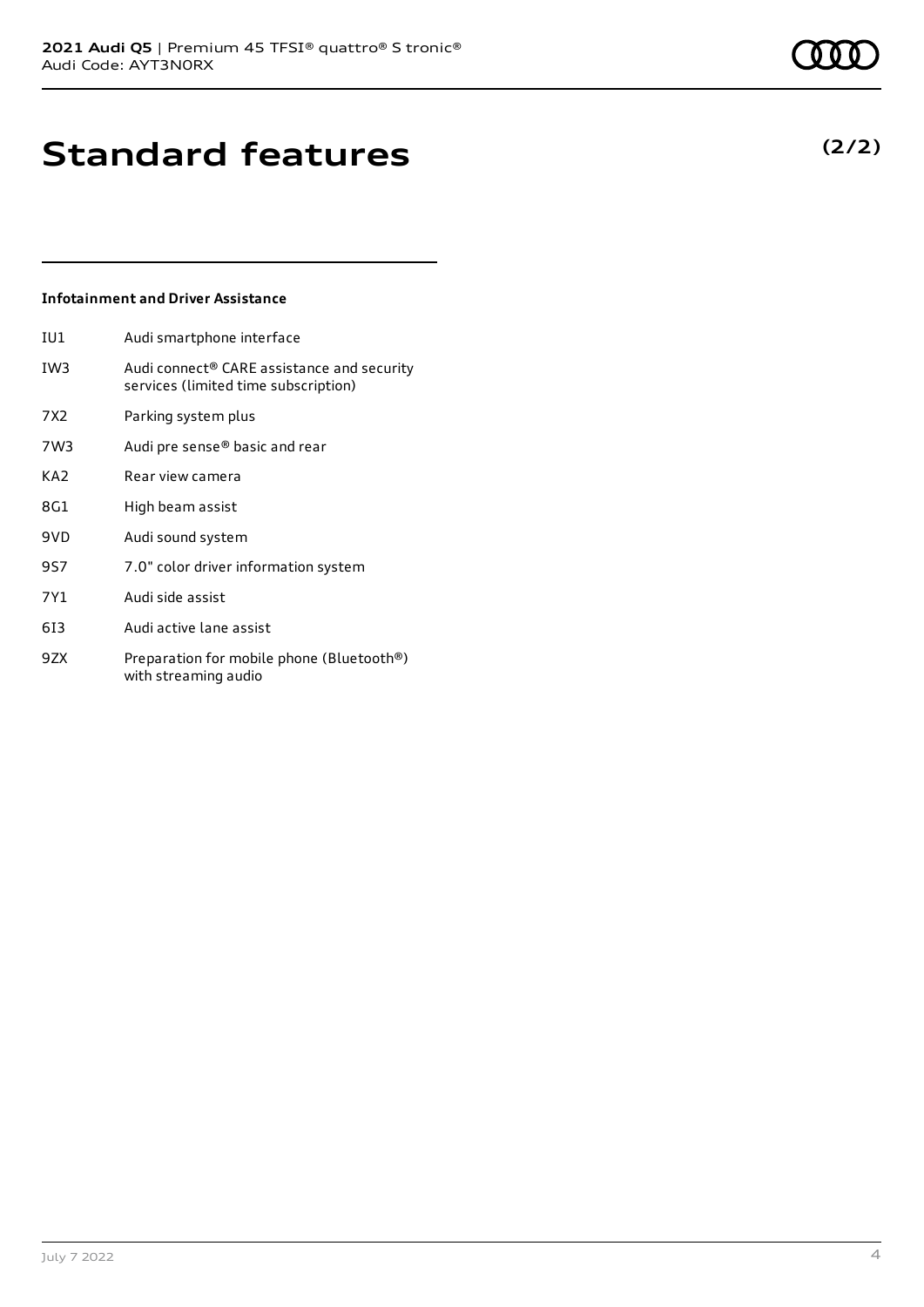## **Dealer remarks**

### *VALUE AND QUALITY AT A GREAT PRICE!!!*

Only 13K MILES on this CarFax Certified **ONE OWNER AND ACCIDENT FREE 2021 AUDI Q5 PREMIUM!!!** Brilliant Black with Black Interior!!!

Appointments are recommended so call us **TODAY** to schedule a viewing of our pre-owned inventory! All of our vehicles pass a 135-Point Safety & Quality Inspection completed by our factory-trained ASE Master Certified technicians. And don't forget to ask about our complimentary McGrath Advantage, which has been a cornerstone of The McGrath Auto Group, serving the greater Chicagoland community for over 50 years!! **GROW WITH US!**

\*Dealer not responsible for typographical errors, photo errors, pricing errors, or equipment errors. Please verify with a dealer represen...

**2021 Audi Q5** | Premium 45 TFSI® quattro® S tronic® Audi Code: AYT3N0RX

## **Technical Specifications**

|  | Engineering   Performance |
|--|---------------------------|
|--|---------------------------|

Engine type

2.0-liter four-cylinder

Power Level

45

Max. output

261 HP

Displacement

2.0 l

Towing capacity

**Torque** 273 lb-ft@rpm Valvetrain

### **Transmission | Drivetrain**

Drivetrain type

quattro® all-wheel drive with ultra® technology

**Transmission** 

Seven-speed S tronic® dual-clutch automatic transmission

### **Steering**

July 7  $\frac{200}{400}$  lb Steering type Electromechanical progressive steering system **Turning** diameter, curbto-curb



**(1/2)**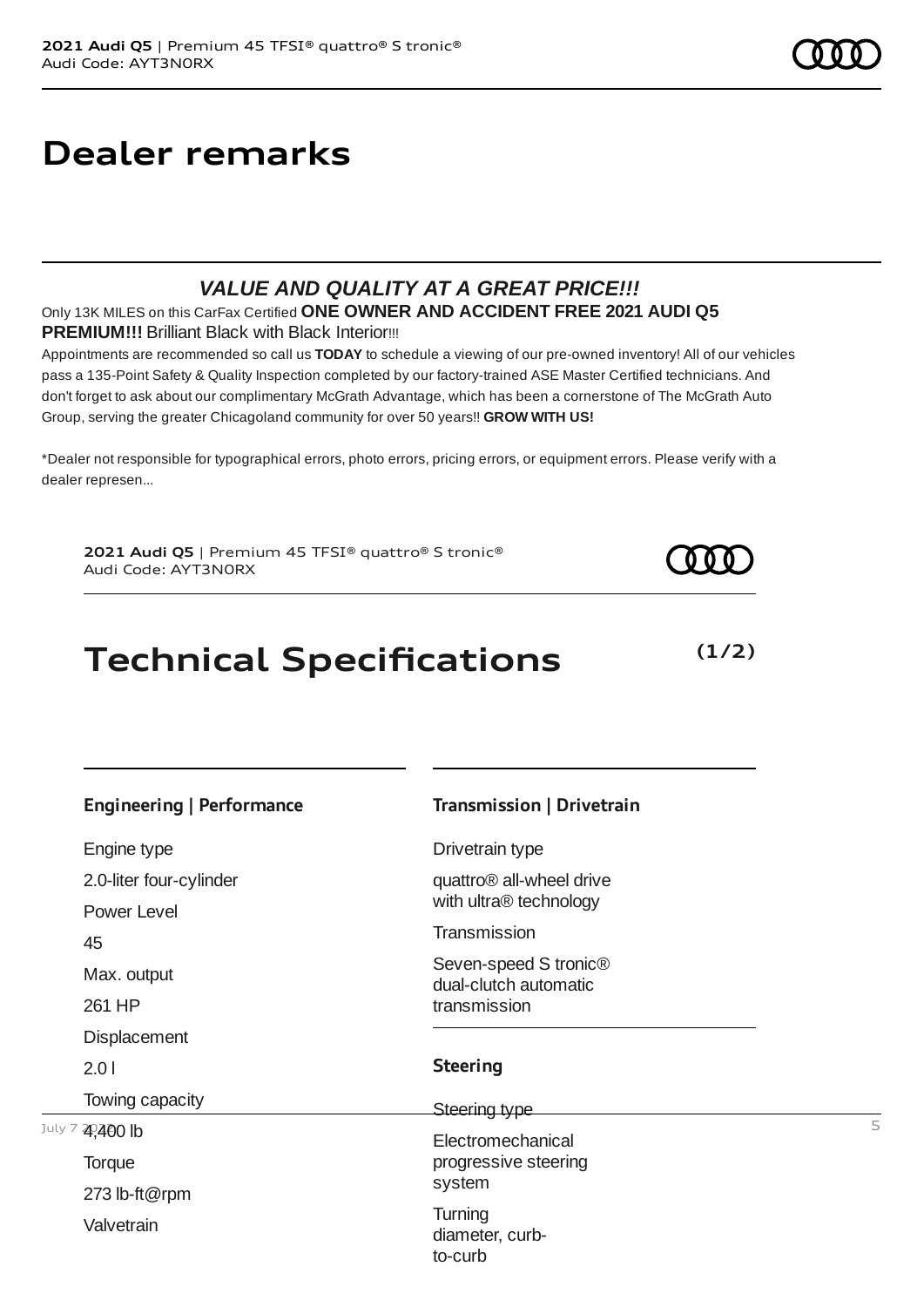| 16-valve DOHC with<br>Audi valvelift system and<br>variable valve timing | 38.7 ft                                                                           |   |
|--------------------------------------------------------------------------|-----------------------------------------------------------------------------------|---|
|                                                                          | Steering ratio                                                                    |   |
| Acceleration (0 -<br>60 mph)                                             | 15.9:1                                                                            |   |
| 5.7 seconds                                                              | <b>Suspension</b>                                                                 |   |
| Engine block                                                             | Front axle                                                                        |   |
| Cast-iron                                                                | Five-link suspension -                                                            |   |
| Induction/fuel                                                           | Audi comfort suspension                                                           |   |
| injection                                                                | Rear axle                                                                         |   |
| Turbocharged/TFSI®                                                       | Five-link suspension -                                                            |   |
| Cylinder head                                                            | Audi comfort suspension                                                           |   |
| Aluminum-alloy                                                           |                                                                                   |   |
| Displacement/Bore<br>and stroke                                          | <b>Brakes</b>                                                                     |   |
| 1,984/82.5 x 92.8 cc/mm                                                  | <b>Front brakes</b>                                                               |   |
| <b>TOP Track</b>                                                         | 13.3 (ventilated disc) in                                                         | 6 |
| speed <sup>1</sup>                                                       | Rear brakes                                                                       |   |
| 130 mph                                                                  | 13.0 (ventilated disc) in                                                         |   |
| <b>Electrical system</b>                                                 | <b>Body</b>                                                                       |   |
| Hybrid engine                                                            | <b>Material</b>                                                                   |   |
| 12-volt Mild Hybrid<br>Electric Vehicle (MHEV)<br>technology             | Lightweight technology-<br>multi-material<br>construction (steel and<br>aluminum) |   |

### **2021 Audi Q5** | Premium 45 TFSI® quattro® S tronic® Audi Code: AYT3N0RX **Technical Specifications**

**(2/2)**

## **Warranty | Maintenance Warranty** 4-year/50,000-mile Audi New Vehicle Limited **Warranty Exterior Measurements**

**Height** 

65.5 in

Overall width without mirrors

74.5 in

Length

### **Interior measurements**

Seating capacity 5 Shoulder room, rear 56.5 in Head room with front sunroof 38.1 in Leg room, rear 38.0 in Shoulder room, front

57.7 in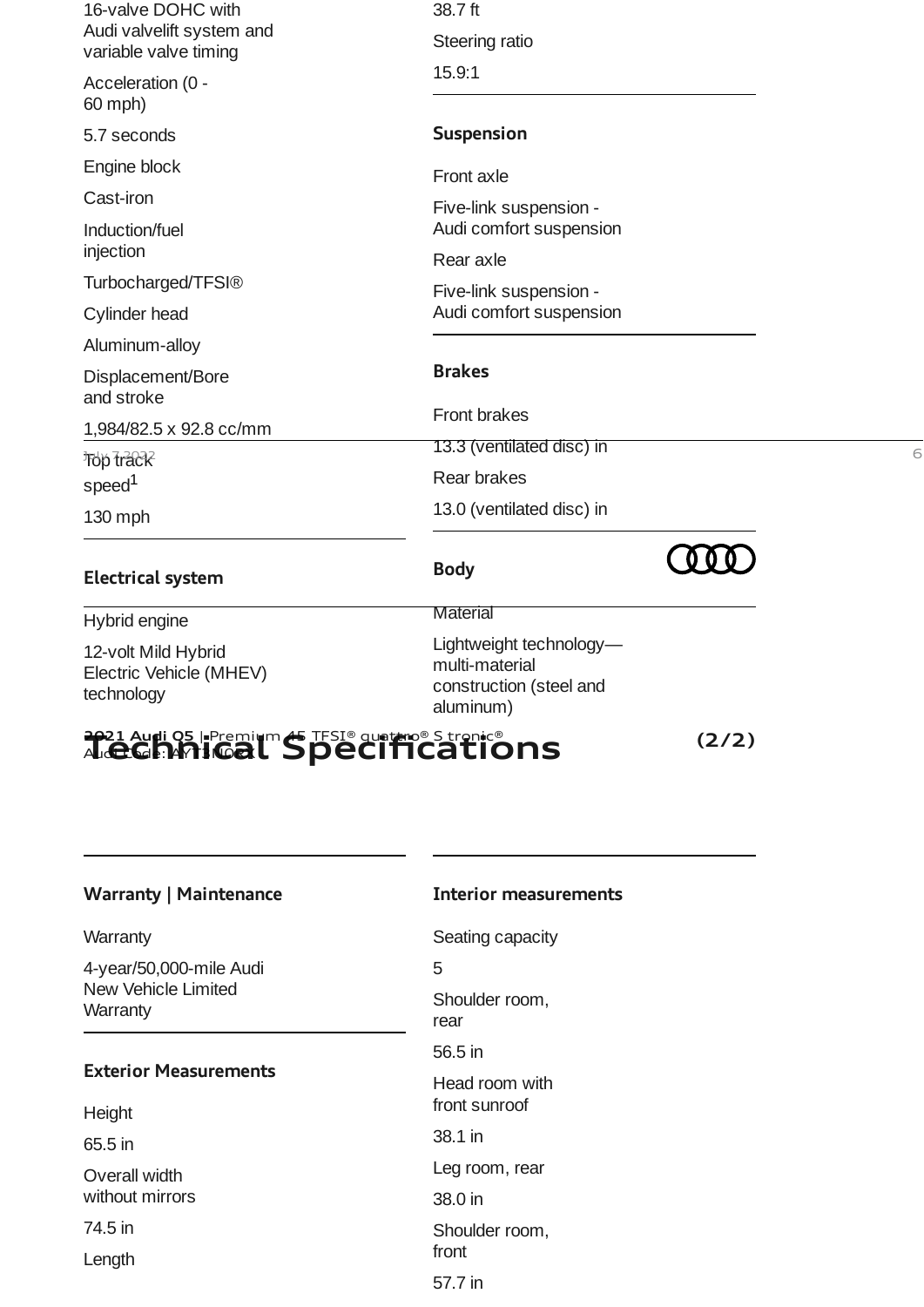| 184.3 in           | Head room with                                     |
|--------------------|----------------------------------------------------|
| Wheelbase          | rear sunroof                                       |
| $111.0$ in         | 37.7 in                                            |
| Overall width      | Head room, rear                                    |
| with mirrors       | 39.3 in                                            |
| 84.2 in            | Leg room, front                                    |
| Track rear         | 40.9 in                                            |
| 63.3 in            | Head room, front                                   |
| <b>Track front</b> | 39.6 in                                            |
| 63.6 in            | Cargo volume,                                      |
| Curb weight        | rear seatbacks<br>up/folded                        |
| 4,079 lb           | 25.8/54.0 (25.6/53.5 with<br>sunroof) cu ft, cu ft |

July 7 2022 7

**2021 Audi Q5** | Premium 45 TFSI® quattro® S tronic® Audi Code: AYT3N0RX



## **Consumption- and emission**

### **Consumption by NEDC**

combined 25 mpg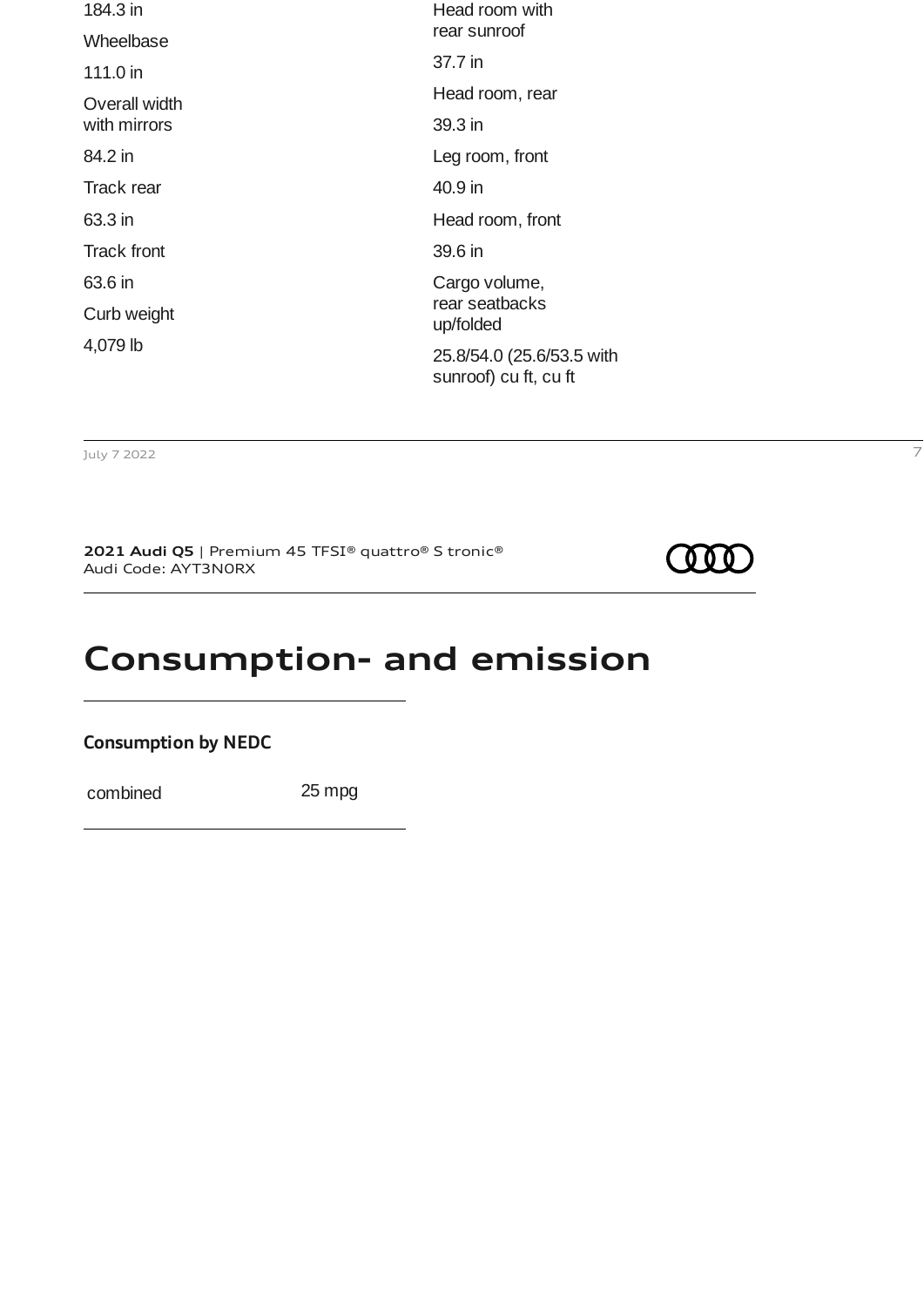**2021 Audi Q5** | Premium 45 TFSI® quattro® S tronic® Audi Code: AYT3N0RX



## **Contact**

Dealer **Audi Morton Grove**

7000 Golf Road 60053 Morton Grove IL

Phone: +18479988000 FAX: 8479988694

www: [https://www.audimortongrove.com](https://www.audimortongrove.com/)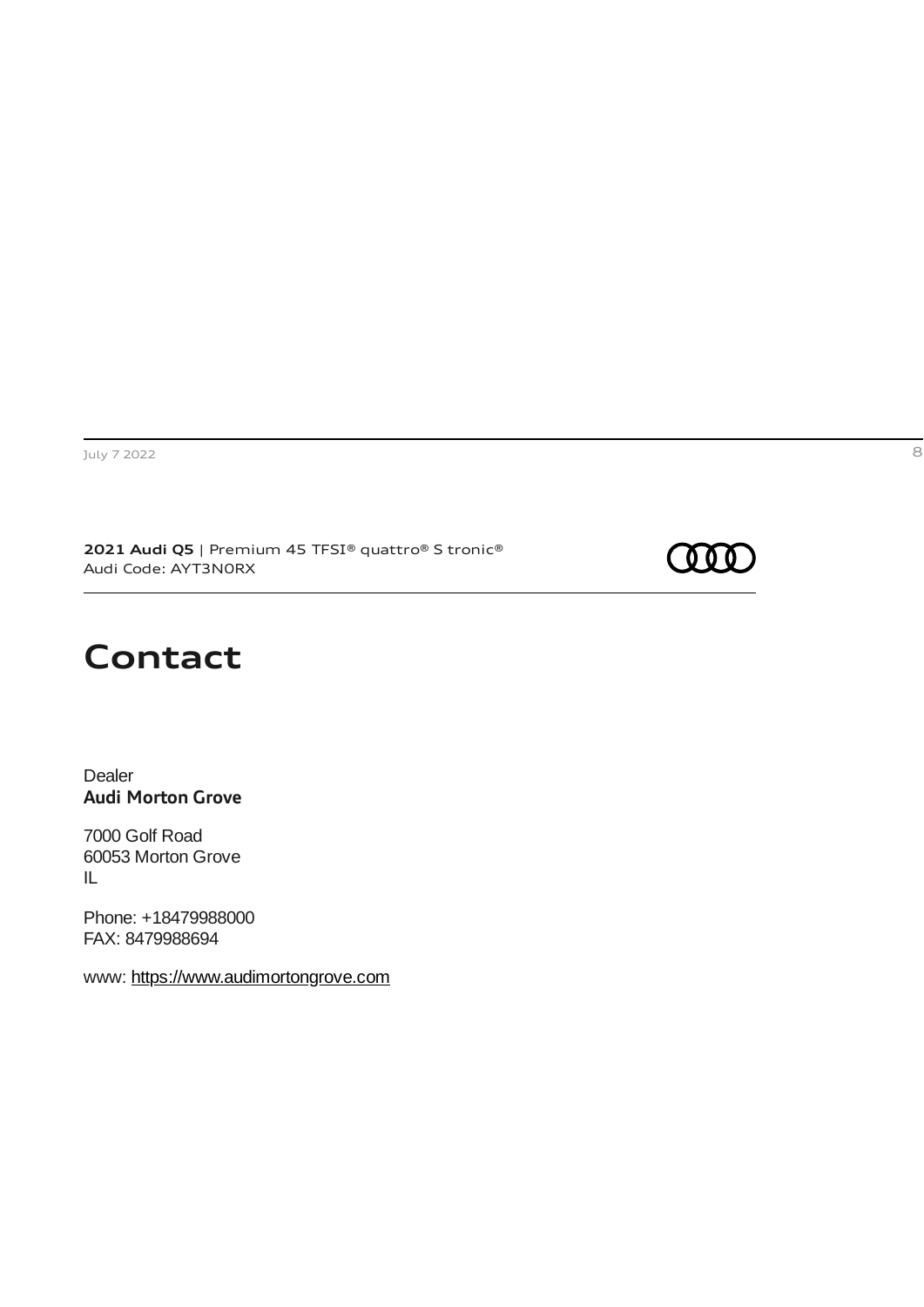**2021 Audi Q5** | Premium 45 TFSI® quattro® S tronic® Audi Code: AYT3N0RX



### <span id="page-8-0"></span>**Further information (Disclaimer)**

 $1$  Top track speed electronically limited in the U.S. Always obey speed and traffic laws.

Please note that although Audi Canada tries its best to avoid any pricing, fees, informational copy or image errors, there may be times where human error or omissions are encountered while developing and/or modifying the Audi Canada website. Audi Canada shall not be deemed liable or held responsible for any errors, omissions or any related issues to the information provided and contained on Audi.ca or external site linked to Audi.ca. The laws and courts of Ontario shall govern any issues related to Audi.ca, or external site linked to Audi.ca. All of the information contained in this site is for information purposes only and in no way constitutes an advertisement or an offer to buy or sell Audi vehicles. Manufacturer's Suggested Retail Price is for the Audi model selected (current model year available and in-market). Freight and PDI, license, insurance, registration, any dealer or other charges, options and taxes are not included. Actual prices are set by the dealer. This site shall not be used or relied upon by you as a substitute for information that is available to you from an authorized Audi dealer